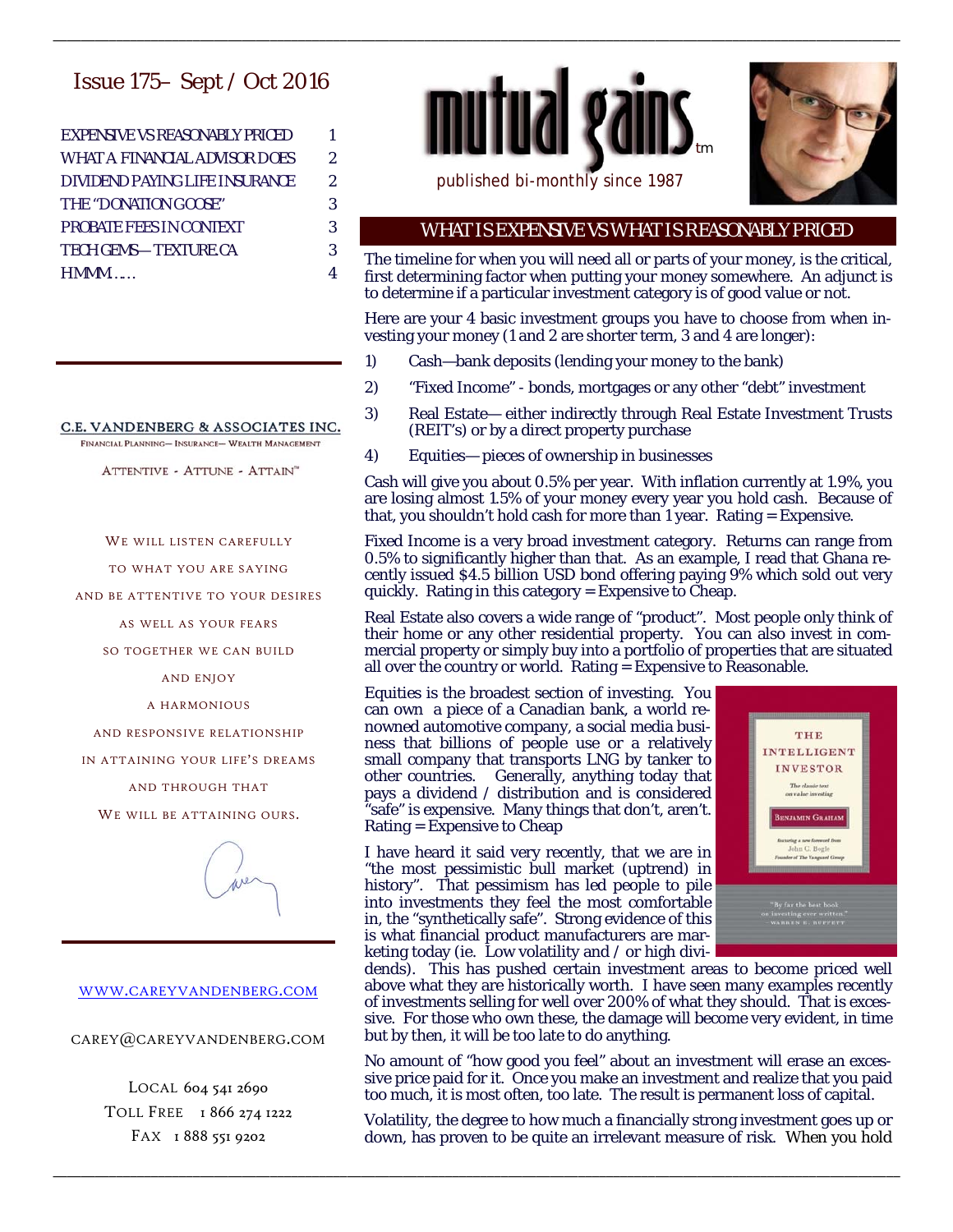#### Page 2

reasonably priced investments, the ups and downs are simply, external financial noise, created by people whose interest lies elsewhere (selling news) or investors (I use that term loosely) who haven't done a thorough valuation on what they own and because of that, can't explain in great detail (a thesis), why they own it. For those "investors", all they really considered, before the investment was made was, how much it would pay them on a monthly or quarterly basis or how well known or "big" the business is. I have seen this turn out very badly in years past and I believe it is a significant danger to many.

\_\_\_\_\_\_\_\_\_\_\_\_\_\_\_\_\_\_\_\_\_\_\_\_\_\_\_\_\_\_\_\_\_\_\_\_\_\_\_\_\_\_\_\_\_\_\_\_\_\_\_\_\_\_\_\_\_\_\_\_\_\_\_\_\_\_\_\_\_\_\_\_\_\_\_\_\_\_\_\_\_\_\_\_\_\_\_\_\_\_\_\_\_\_\_\_\_\_\_\_\_\_\_\_\_\_\_\_\_\_\_\_\_\_\_\_\_\_\_\_\_

The investment managers I predominantly use for client portfolios are sticklers for measuring what they are buying. Every hour of their work day is in the pursuit of finding high quality, low priced investments for your, mine and their portfolio, alike. They don't follow the market by buying what everyone else is buying (they have a high "active share" - let me know if you want a quick "101" on that). They will only hold a specific number of investments (ie 35) at any one time. When a holding in their portfolio gets overpriced, a valuation number they calculated initially and on an ongoing basis, they sell it. Deep, thoughtful research, discipline, conviction and independent thinking.

### WHAT DOES A "FINANCIAL ADVISOR" DO (FOR ME)?

Money is probably the thing people fret about and have to deal with, more than any other thing in life. Having a Financial Advisor take you down the right roads and over the proper bridges, will get you much further ahead and in as smooth a journey as possible,. Although this list isn't exhaustive on what a Financial Advisor does for you, it gives a good feel of the range of work done on your behalf:

Client meetings and "discovery" meetings on those looking for a Financial Planner. This starts the foundation building, of any other work a Financial Advisor does.

Preparing Financial Plans and Projections so that you get the most out of your money. Updated regularly, these increase your chance of getting to where you want to go. Because of these "road maps" you can actually see where you are going. Without it, your life is a blind journey.

Conference calls and meetings with investment managers that may be used for client portfolios. This helps to ensure you have the best minds in the business working full time on researching, buying and selling investments, within your portfolio. Continual updates on what investments are held, what has been bought or sold and why. What the future is looking like and where investment opportunities are being found. Expectations of returns going forward. This helps in determining if return projections for client's financial plans should be massaged a bit.

Search for alternative investment ideas for clients. This includes finding investments to fit a particular need, or creating a list of investment managers or firms should one of the ones currently being used, need to be replaced.

Keep you informed on your portfolio and things that may effect it. Suggest and make changes when needed.

Making sure you don't make emotional decisions about your money. The The value of advice increases over time hardest work done in this regard, is when there is a sudden onslaught of Difference in household financial assets attributable to financial advice

"news" about a Black Swan event that sounds ominous, or on the other side of the emotional spectrum, friends and family members are overly optimistic about an investment idea being widely talked about.

Professional Development / Education-this can range from, tax, investments, economics through to human psychology and communication. Formally, about 1 week spread over the course of a year is quite normal. This doesn't take into account the extra curricular reading done to solve a problem that may be unique to 1 client.

Maintain a network and liaise with other professionals on your behalf. These professionals specialize in other disciplines such as accounting, bookkeeping, law, real estate etc.

Reducing or eliminating the key risks in your life. This can be related to your portfolio, inflation erosion or by using an insurance vehicle to offset a particular risk.

Tax minimization through strategic use of the Income Tax Act by way of tax deductions and strategically arranging your financial situation.

Providing you with money saving ideas throughout the year. Small advantages lead to big differences.

### LIFE INSURANCE THAT PAYS YOU DIVIDEND\$

The most commonly used life insurance is term life, primarily because it costs the least to keep in place. You apply for it, you pay for the amount of years you need protection for and then, you cancel it when it isn't needed any more.

\_\_\_\_\_\_\_\_\_\_\_\_\_\_\_\_\_\_\_\_\_\_\_\_\_\_\_\_\_\_\_\_\_\_\_\_\_\_\_\_\_\_\_\_\_\_\_\_\_\_\_\_\_\_\_\_\_\_\_\_\_\_\_\_\_\_\_\_\_\_\_\_\_\_\_\_\_\_\_\_\_\_\_\_\_\_\_\_\_\_\_\_\_\_\_\_\_\_\_\_\_\_\_\_\_\_\_\_\_\_\_\_\_\_\_\_\_\_\_\_\_

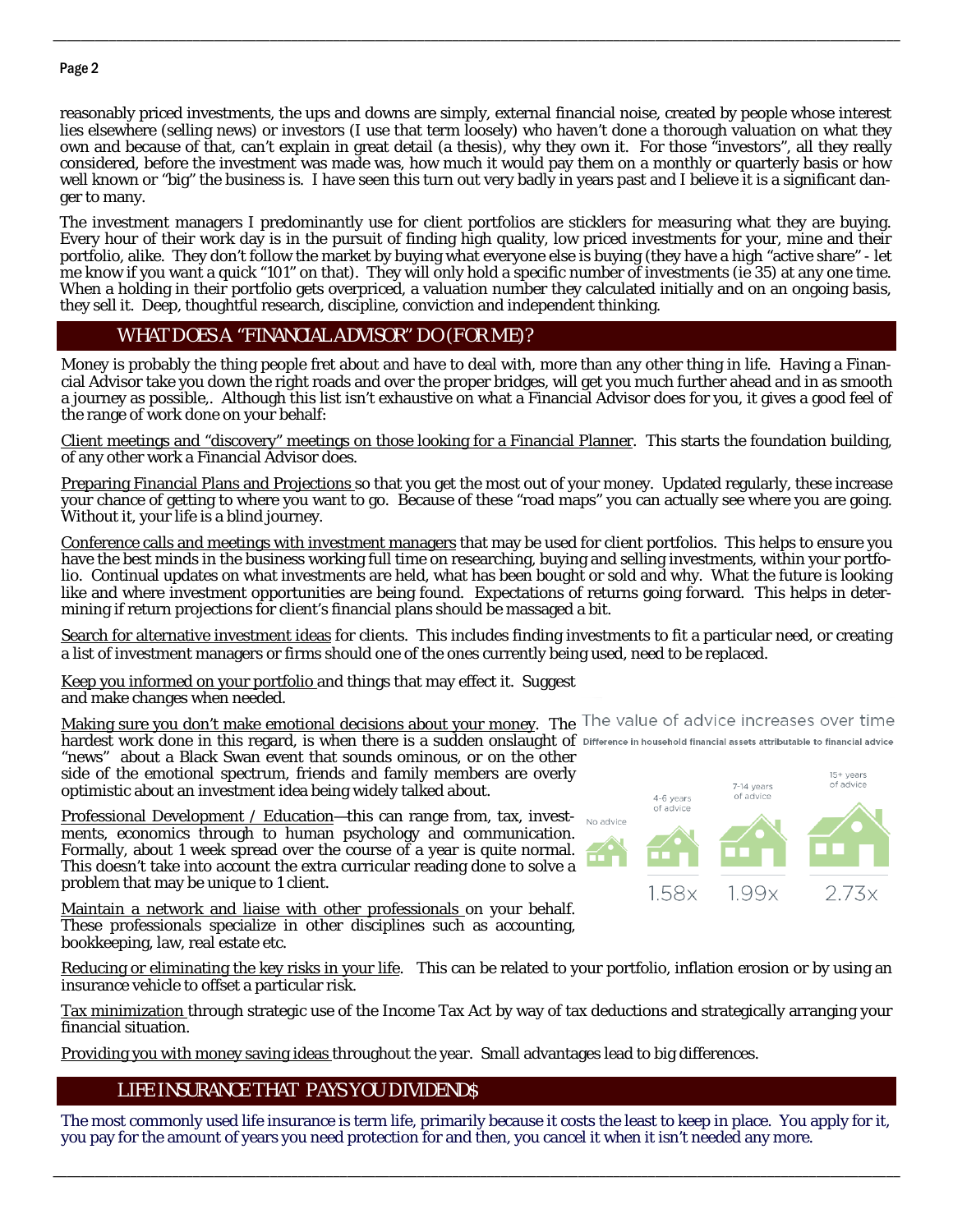For years, term insurance has been my preferred form of life insurance for client risk reduction. What I am finding is that life insurance is often needed for a longer period of time, quite often, through to retirement. This is where a "whole life" (permanent) policy can be very effective, as an alternative to term insurance. With "whole life":

\_\_\_\_\_\_\_\_\_\_\_\_\_\_\_\_\_\_\_\_\_\_\_\_\_\_\_\_\_\_\_\_\_\_\_\_\_\_\_\_\_\_\_\_\_\_\_\_\_\_\_\_\_\_\_\_\_\_\_\_\_\_\_\_\_\_\_\_\_\_\_\_\_\_\_\_\_\_\_\_\_\_\_\_\_\_\_\_\_\_\_\_\_\_\_\_\_\_\_\_\_\_\_\_\_\_\_\_\_\_\_\_\_\_\_\_\_\_\_\_\_

- $\Rightarrow$  Your monthly cost is guaranteed for the life of the policy, which can be in place for your whole life if needed. Term policies, while inexpensive initially, can increase in price, in some cases, quite dramatically.
- $\Rightarrow$  A whole life policy provides dividends every year which accumulate tax free and build up as "cash value". It does so because a whole life policy is a "participating" or "PAR" policy. This means you participate in the profitability of the life insurance company (the oldest in Canada has been around for over 150 years) and in turn, they pay dividends to you, the policy holder. One company I know is currently paying 6.5% on their "participating" policies.

### THE "DONATION GOOSE" THAT KEEPS ON LAYING DONATION EGGS

The topic of charitable giving comes up, most often, in December. Since Financial Planning is about "planning", the best time to plan is well before the intended outcome. So, here it is, a way to plan your charitable giving for 2016 and many years beyond, well before December.

Giving isn't just for the wealthy. If it was, a lot of virtuous things would not have happened. Donating money to causes that are really important to you can form part of your financial plan. You can't take with you, what you don't use, but you can leave something greater than you, behind. An ongoing legacy and perpetual giving stream.

With a minimum of \$25,000, you can open your own charitable giving account, one that is in your own, or your family's name ie. insert your last name here Family Foundation.

1. You put in cash or move some of your existing investments into your "foundation". A tax receipt for the amount you started the account with, is given to you. On \$25,000, that is ~\$12,000 in tax savings for 2016.



average annual gift by Canadian donors.

2. Steer the earnings of that money to whatever causes are important to you. Minimum is \$500 for each / year.

This sets in place a long term donation strategy, one that could last well beyond your life. With your initial "donation goose" being invested prudently, it could lay eggs of \$500 to \$1,000 per year to start (2—4%). If your "donation goose" is growing at a rate higher than 2—4%, it will become much larger and more valuable, laying bigger and / or more eggs each and every year. Now all we need to do is set yours up....

#### PROBATE FEES IN CONTEXT

Everyone seems to hate the very idea of probate fees. Frequent articles in the press tend to reinforce the general view, that probate must be avoided. Trying to blindly avoid probate fees is part of the problem. This is because, most people think they are much higher than they actually are.

The primary probate fee avoidance tactics are, 1) to name a beneficiary on the asset(s) or, 2) to hold the asset in "joint tenancy with rights of survivorship" (JTWROS). These 2 steer money to the beneficiaries outside of the estate and thus, no probate is calculated and paid on them.

 Along with the reduction of probate fees using these 2 strategies, Executor fees are also eliminated. Executor fees can run from 2.5% to 5% of an estate. Many estates don't pay Executor fees because this job is often handled by a family member.

 Probate fee costs pale in comparison to Executor fees and even more so, to the tax paid on interest income, dividends and capital gains. As an example, on a \$1 million dollar estate, the probate costs in Ontario would be \$14,500, BC \$13,450, Saskatchewan and Manitoba \$7,000 and Alberta only \$525. That works out to only 0.05 to 1.45%. In contrast, income tax rates on interest and regular income can be well over 50%. Focusing on probate fees is a perfect example of going after the small fish when there are much bigger ones that should get our attention.

## TECH GEMS—TEXTURE.CA

Magazines. There are so many available you couldn't possible count them. Even the most obscure topic can have a magazine dedicated to it. Because new issues come out most often, on a monthly basis, they can pile up. End result is significant costs on subscriptions plus a mounting "stack" and then "purge" of old issues.

Texture.ca eliminates that completely. 1 small monthly cost paid to Texture.ca, gives you a wide range of magazines to choose from and the selection continues to expand. Current issues, back issues, it's all there. It's like Apple Music for magazines. The downside is you don't get paper. Upside? You don't get paper. You can try it for 30 days for free and use it on your desktop PC, laptop, iPhone or Android. I have 1 magazine subscription however, Cheryl is more magazine oriented. We share 1 subscription between us. PS. Thanks goes to Wendy R. for this idea.

\_\_\_\_\_\_\_\_\_\_\_\_\_\_\_\_\_\_\_\_\_\_\_\_\_\_\_\_\_\_\_\_\_\_\_\_\_\_\_\_\_\_\_\_\_\_\_\_\_\_\_\_\_\_\_\_\_\_\_\_\_\_\_\_\_\_\_\_\_\_\_\_\_\_\_\_\_\_\_\_\_\_\_\_\_\_\_\_\_\_\_\_\_\_\_\_\_\_\_\_\_\_\_\_\_\_\_\_\_\_\_\_\_\_\_\_\_\_\_\_\_